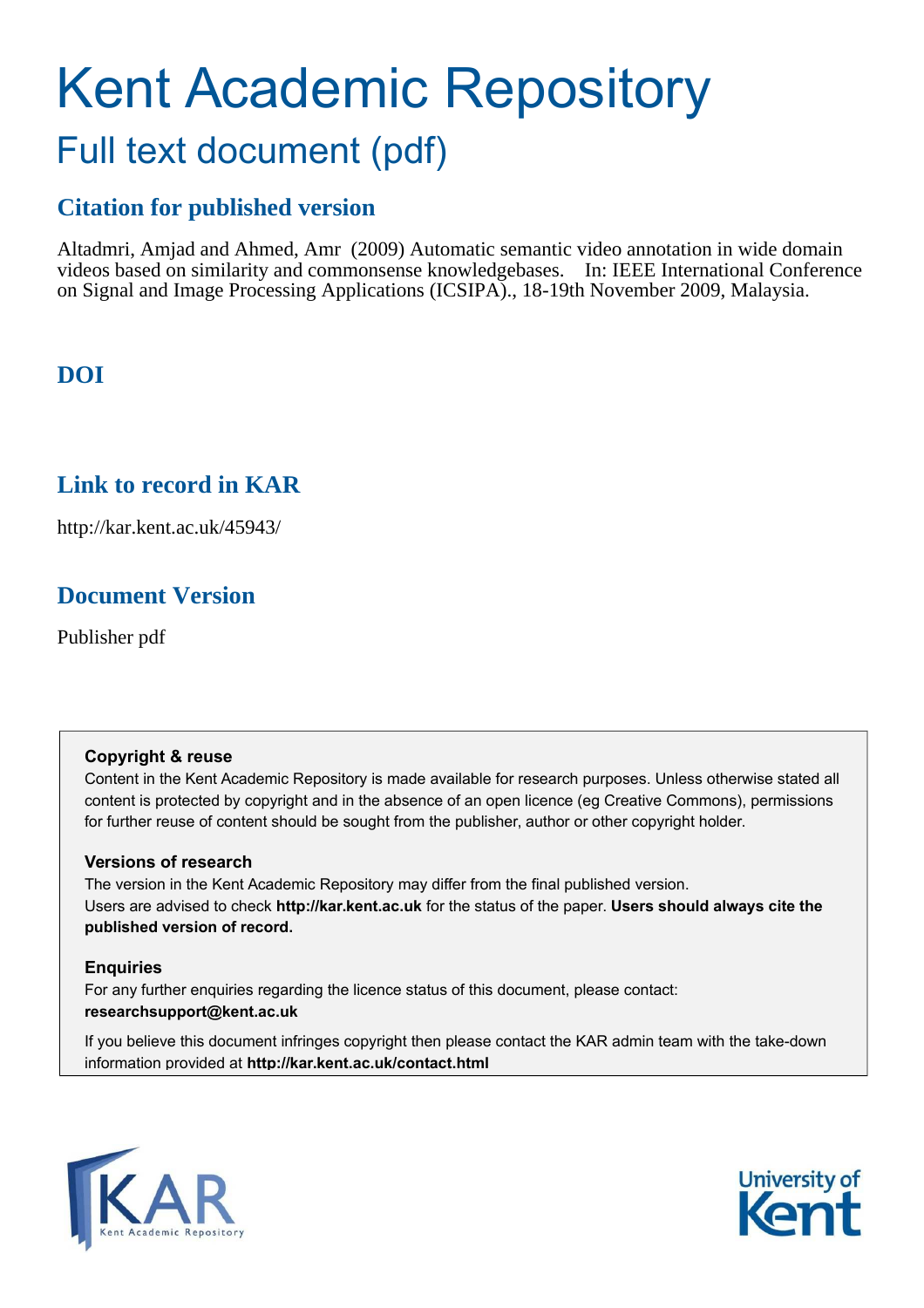## Automatic Semantic Video Annotation in Wide Domain Videos Based on Similarity and Commonsense Knowledgebases

Amjad Altadmri<sup>1</sup>, Amr Ahmed<sup>2</sup>

*School of Computer Science, University of Lincoln Lincoln, UK* <sup>1</sup> atadmri@lincoln.ac.uk <sup>2</sup> aahmed@lincoln.ac.uk

*Abstract*—In this paper, we introduce a novel framework for automatic Semantic Video Annotation. As this framework detects possible events occurring in video clips, it forms the annotating base of video search engine. To achieve this purpose, the system has to able to operate on uncontrolled wide-domain videos. Thus, all layers have to be based on generic features.

This framework aims to bridge the *"semantic gap"*, which is the difference between the low-level visual features and the human's perception, by finding videos with similar visual events, then analyzing their free text annotation to find a common area then to decide the best description for this new video using commonsense knowledgebases.

Experiments were performed on wide-domain video clips from the TRECVID 2005 BBC rush standard database. Results from these experiments show promising integrity between those two layers in order to find expressing annotations for the input video. These results were evaluated based on retrieval performance.

#### I. INTRODUCTION

The rapidly increasing amount of video collections, available on the web or via broadcasting, motivated research towards building automatic tools for rating, indexing, searching and retrieval purposes. To achieve the most benefit from these systems they have to satisfy the human's perception and description, but these videos contain low-level visual data. This huge gap between human's perception and binary visual data is referred to as the *"semantic gap"* [1].

In this paper, we propose a novel framework that tries to help minimizing this semantic gap by detecting possible events happening in wide domain video clips. This framework finds events accompanied to objects in order to simulate the human's cognitive manner, as human beings often tend to annotate video information based on semantic events [2], not only by objects. For example, humans rank videos based on violence or sexual activities, not on detecting partially naked persons, which could also be found in some sports.

The definition of the term *"Event"* varies across the literature. While in areas like surveillance it is considered initially as one action such as *"object1 moves from the left to the right"*, these actions form *"Interest events"* in later stages combined with background information like forbidden zones [3]. However, in other areas, the term *"Event"* holds the wide meanings of *concept* (such as car, mountain, walking or

sport) [4]; or sometimes it is used as a *shot class* (such as a replay or a break in a football game) [5].

The most general definition of *Event*, which is also called *"Semantic Event"* and matches the linguistic meaning, is presented in [6]. In this definition, which we adopt, *"Event"* is identified as: *"any change happens by object(s) in spatiotemporal space that holds a human meaning"*. For example, *airplane landing, person eating*.

One of the challenges is to be able to operate on wide domain uncontrolled videos. Hence, the proposed framework has to utilize domain-independent approaches. For that purpose, we utilize content-based low-level features volumes' similarity to find similar videos to an input clip, then analyse the accompanied annotations of those similar clips based on commonsense knowledgebases to understand the common area among these videos. Both these approaches based on nondomain-specific tools.

Experiments were performed on video clips from TRECVID 2005 BBC Rushes [7], which is a group of standard databases for information retrieval. The results show promising integrity between the proposed layers in order to find semantically representative annotations for the input video. These results were evaluated based on retrieval performance.

The rest of the paper is organized as follows: In section II, the key related work is discussed. Our proposed framework is presented in section III, while the experiments, results and evaluation are described in section IV. The paper is finally concluded in section V, where future work is also suggested.

#### II. PREVIOUS WORK

Considerable approaches make use of special features of specific domain videos like shot boundary types and slow movement replays in Cinematic edited videos as they add extra information in the recognition stage [5]. This make these approaches hard to be generalized as the features used are not usually found in other types of videos and their interpretation is related to the studied domain.

In contrast, as our focus is on non-domain-specific techniques, the most related key work methodologies are discussed in the following subsections: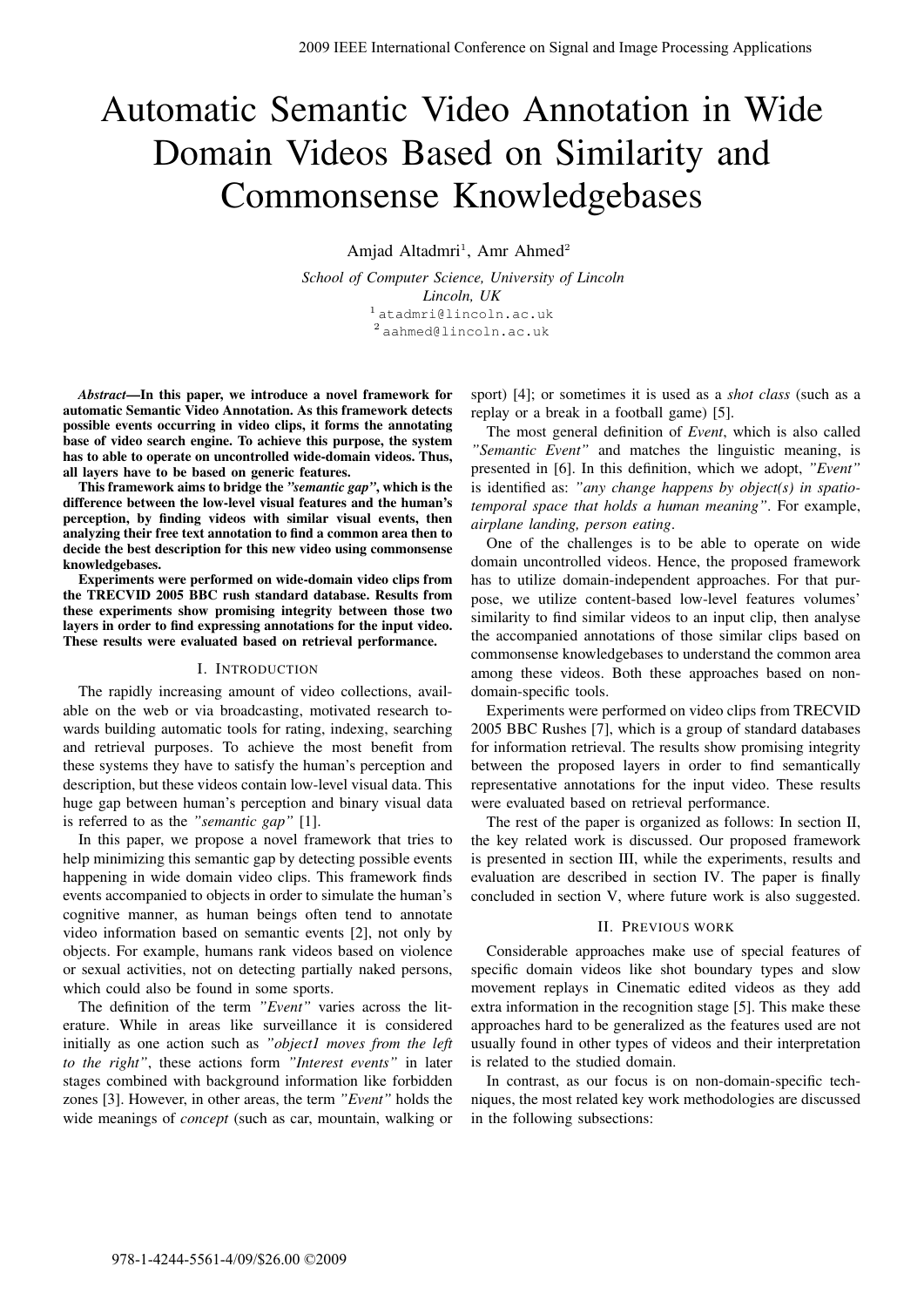#### *A. State machines*

State machines have been built to track the change of positions of specific objects in a video clip [6]. These approaches are considering events as a group of sequenced actions. Hence, they depend on information obtained from many previous layers, such as object detection and classification, motion analysis and motion-blob verification. As these previous layers almost depend on specific domain knowledge, they become difficult to be generalized.

One of the most important ideas in our framework is to build a system which can replace these previous layers without depending on domain knowledge.

#### *B. Query by example*

Content Based Retrieval area achieves a good improvement currently, especially on key frames, which is mainly Image Retrieval, in addition to some basic motion information [8].

Other approaches based on spatio-temporal information has achieved some reasonable results over some specific domains [9], [10], but Basharat *et al.* [11] have developed a generic technique for spatio-temporal volumes' features extraction. This method is the inspiration for the first layer in our framework, as presented in section III.

#### *C. Learning*

A number of machine learning techniques try to classify video shots under the name of event. A good SVM shots classifier, based on motion feature alone, was suggested in [4]. Bertini *et al.* [12] have built a system that learns events rules from Ontology. Others, like in [13], use association mining techniques to indicate the existence of one high-level concept from the simultaneously existence of other concepts, trying to enhance accuracy of semantic concepts detection.

In [14], decision trees were used to infer high-level concepts from low-level video visual features. Also in [3] a rule learning process, depending on both low-level and middlelevel features, build a decision tree to mark rare events and concepts. In this work, they raised the class imbalance problem which faces learning process in *rare* concept/event detection. Class-imbalance means the small percentage of recording real samples of positive interest events compared to the number of negative examples. Moreover, learning usually suits the domain-specific applications more than the wider domains.

#### *D. Ontology*

The term *"Ontology"* refers to the theoretical representation model in knowledge systems [15]. Many approaches tried to use Ontology in event detection in various forms. In [16], Ontology was built by concepts' relationships' learning based on analysing co-occurrences between concepts. Other approaches have directly included visual knowledge in Multimedia domain-specific Ontology, in the form of low-level visual descriptors for concept instances, to perform semantic annotation [1].

These methods almost define rules created by human experts, which make them not practical for the definition of a large set of rules and become less efficient in wide domain. In addition to that, these rules may be subject to some inconsistency, inherited from variation of the involved human's culture, mood/personality, as well as the specific topic.

#### *E. Commonsense Knowledgebases*

Commonsense is identified as the information and facts that are expected to be known by ordinary people. Although, it maybe considered as part of Ontology, we separate them to clarify the difference between domain-specific knowledge and commonsense knowledge. Most famous commonsense knowledgebases are WordNet [17], Cyc [18] and Concept-Net [19]. Currently, ConceptNet is considered to be the biggest commonsense database built from freely entered text. This knowledgebase is very rich in relationships, the number of assertions and the types of relationships.

Commonsense knowledgebases have recently received more attention for solving problems in semantic world, by finding related concepts. In [20], a trial has started to learn the concepts' relationships in public video databases depending on ConceptNet. The novelty in our framework is mainly located in finding the connection between low-level and the linguistic terms, based on these knowledgebases, by utilizing the relationships between the various parts of the linguistic sentence, not just as concepts.

#### *F. Multimodal*

Utilizing the available multimodality in video mediums, such as audio and sometimes enclosed text, has received relatively a good attention [3], [2]. In spite of that the multimodal features analysis usually increases certainty of video annotation, as well as it can be plugged in our framework, but we preferred to analyze input video's visual features only to keep focusing on wide domain. This is also to accommodate some domains where video clips lacks audio and enclosed text, or they are not so correlated with the visual features such as wild hunts [6] and surveillance.

#### III. PROPOSED FRAMEWORK

From the previous mentioned methodologies, it is noticed that semantic annotation in wide domain videos has two main issues: the first is visual features processing to gain knowledge about the contents, and the second is expressing this knowledge in annotation format which needs text processing. That was the inspiration for building a framework, which is depicted in figure 1, that helps in bridging this *"semantic gap"*, which is identified in section I.

The input to our proposed framework is a new video clip that needs to be annotated (for indexing and retrieval purposes for example.) The output is an annotation that indicates to occurring events in the input video, assigned to their objects and maybe locations, as illustrated in figure 2.

As depicted in figures 1 and 2, in the first stage the input video obtains initial weighted list of free-text annotations. This is done by comparing the dominant moving objects' low-level features form the input video against corresponding features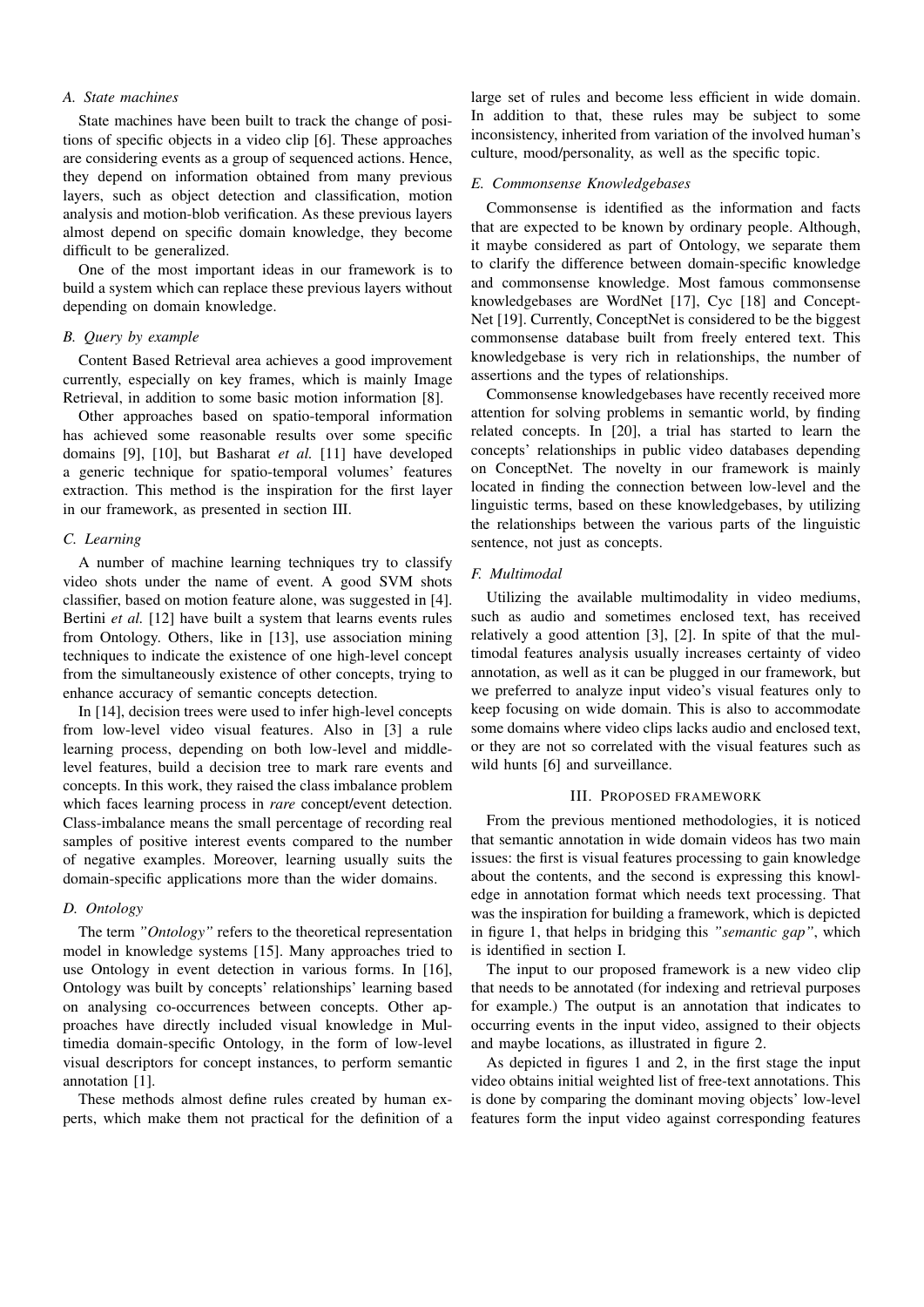

Fig. 1. Automatic Semantic Annotation Framework.



Fig. 2. An example for the framework.

from all videos in the dataset, then considering the annotations from the most matched videos.

Secondly, the relationships among annotations are analyzed to find general information about the environment of the video. As a result, some annotations gains more certainty and others are rejected which gradually reduces the available annotations list. The most candidate annotation is the highest ranked annotation in the resulted list. In the next sub sections, the proposed framework stages are described in detail:

#### *A. Videos Similarity Calculation*

In this layer, a generic non-domain-specific similarity calculation method is utilized to detect the most similar and related videos from a dataset to the input video. This layer is based on comparing local features obtained from spatiotemporal volumes extraction, inspired by Basharat *et al.* [11] approach. This layer is described in detail as follows:

*1) Motion segmentation:* First of all, interest points in all frames are calculated using SIFT features [21]. Then, temporal trajectories across all frames are built by connecting matched interest points between successive frames. A local neighbourhood rule is applied to guarantee smoothness of trajectories and to reduce false matching. At the end, broken trajectories are fixed using the same rules, then short trajectories are deleted to reduce the noise. In addition to that, interest points which do not belong to any trajectory, are also ignored.

*2) Spatio-temporal volume calculation:* After calculating the trajectories, a RANSAC algorithm is applied over each two successive frames to estimate different homographies. As a result, different objects in different depths are separated. An adapted connected component analysis (CCA) algorithm, to work over sparse features, is applied to separate different objects in the same depth.

After spatially separating objects within each frame, a labeling algorithm follows these objects over frames to form spatio-temporal volumes. Adjacent volumes are detected as separated, only if they manage to move apart at any time during the shot. This is done via merge and spilt algorithm described in [11].

*3) Features Extraction:* In previous stages volumes that represent moving objects have been calculated based on interest points matching. In this stage color, texture and motion features are also calculated for these volumes over the frames. All these features are unified in one vector and normalized to form a signature for this video.

*4) Volumes Matching:* As these previously mentioned stages had been pre-applied to all videos in the annotated dataset, the stored in this set is actually their features' signature. It is also applied to the new input video in the same way. The aim of this stage is to compare the extracted signature from the input video against the corresponding signature from each one of dataset videos in pairs using Earth Mover's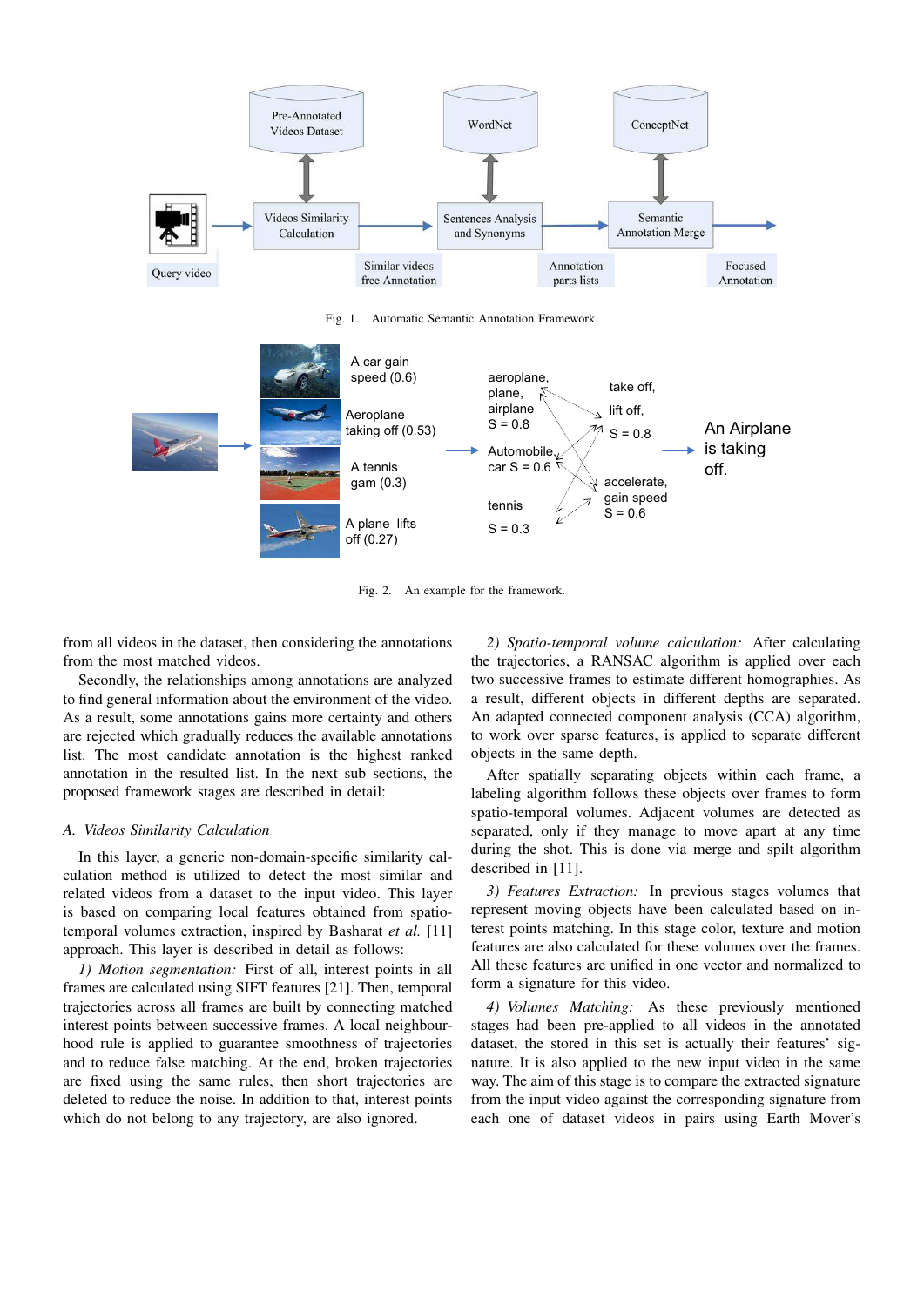Distance (EMD) [22] to find the most similar videos.

The output of this layer is a weighted list of text entries that accompanied to the top similar matched videos.

#### *B. Sentences Analysis and Synonyms*

At the end of the previous layer, each text entry in the resulted list has a weight that is equal to the normalized similarity score between its source video and the input video.

The function of this layer is to find the similar meaning annotations regardless the variety of names used for the same or similar objects (e.g. car, automobile), the way of describing the event or action (e.g. speed up, accelerate, gain speed), or different spelling in various versions of the language (e.g. aeroplane in British, airplane in American English).

First of all, the sentence is divided into Object, Event and Location triplet. We use a Stanford NLP Log-linear Part-Of-Speech Tagger [23] to obtain the parts of the sentence. These tags indicate which part is the object, which is the subject in linguistic terminology, and which is the event, i.e. the verb and its related prepositions, and the location, if exists.

Three separated lists are generated from this analysis. Objects' and Locations' lists are considered as list of *nouns* when entered to WordNet [17]. This is to benefit from its very strong *Synset* relationship. The Events' list is considered as a list of verbs. This helps in preventing the similarity between some verbs and nouns like *fly*, as a verb for airplane for example, and as an insect.

The *"isA"* relationship in WordNet, which gives the synonyms, is selected because it gives equal meaning words with little amount of abstraction. Each list, separately, is extended then intersected using this relationship. The process is simply done by obtaining each item's synonyms, which match its part of speech (i.e. nouns for items in nouns' and locations' lists, and verbs for events' list). This assigns a suitable weight  $S_w$  for each synonym, calculated based on the initial word weight  $W_w$  and an un-trust decreasing constant  $C_d$ . This can be formulated as follows:

$$
S_w = W_w \times C_d \tag{1}
$$

The decreasing constant  $C_d$  can hold any value between 0 and 1, giving less weight for synonyms than the original word. Through experimentations, it has been found that if  $C_d$  value is small (i.e. below 0.3) the whole step become meaningless, and if it is high (i.e. more than 0.8) it starts to give the synonyms a similar strength as the original, so it increases the false alarms. Hence, the average  $C_d = 0.5$  was chosen. This operation causes each list to be extended, but the matched words are grouped to increase their trust, and the resulted lists will also be normalized. At the end of this stage, the output is three sorted lists; each of which contains weighted entries for one part of the scene elements (object, event and location). Many factors give this process its strength:

• The repeated parts (or whole sentence) resulted from many similar videos, like two videos, one annotated as *"car speed up"* and the other *"car slow down"*. So the conclusion that it is a car regardless the event. Similarly, if two annotations *"boat sail on the sea"* and *"plane land on the sea"*, they refer to the fact that the environment (or the background) is the sea.

- Different words that refer to the same thing (synonym): like car, auto, and automobile. These will be grouped with higher confidence weight.
- Different spelling in different languages versions: like armored, armoured. They also will be grouped with higher confidence weight.
- Misspelling like *"mashine"* is ignored, and special annotations like *"jack running"* are assigned less weight as they do not have synonyms.

#### *C. Semantic Annotation Merge*

The aim of this layer is to check the possible conjunctions of the sentences' parts under real constraints, and to give more certainty to higher potential actions in our daily life. For this step, we use ConceptNet [19], but after some adaptation. ConceptNet consisted of a huge number of concept nodes; each concept is a semi-sentence or a phrase.

First we select the relationships' types that have usefulness in visual field. These relations are: *"capableOf"*, *"usedFor"*, *"locationAt"*, and *"isA"* . We merge both *"capableOf"* and *"usedFor"* relations into one relation, called *"event"*, by adding the score of each matched relations in both lists. Both *"event"* and *"locationAt"* types are used in annotation manipulation to connect the parts of the annotation. But it was noticed that *"isA"* includes many meanings, not only synonymic, such as abstraction and sometimes it gives a description or a property of a node. In addition to that, it's not symmetric, to be considered as synonym, neither fully asymmetric, to be considered as abstraction. To overcome these issues, WordNet *"isA"* relationship is utilized instead of it in the previous stage.

As resulted *event* relationship refers to the possibility and the score of assigning an event to an object, a full intersection operation is applied between objects' list and events' list using this relationship, and cross weighs are calculated as in equation 2. Then the same operation between objects' list and locations' list is repeated using *"locationAt"* relation.

$$
T_w = N_w \times V_w \times R_s \tag{2}
$$

Where:  $T_w$  is the sentence weight,  $N_w$  and  $V_w$  are the noun and verb phrases weights respectively, and  $R<sub>s</sub>$  is the relation score.

In text mining applications, it is useful to use ConceptNet's nodes phrases directly. But in our case, the aim is to form a meaning that simulates the triplet of the visual world: objects, locations and events. In addition to that, it is important to achieve the most benefit from intersecting ConceptNet's nodes with WordNet's nodes. To achieve this, each ConceptNet node is analysed to obtain the core phrase that match its type. Finally, the rest of the node is deleted if it does not hold a full meaning or another node suits this meaning is created.

This is done like follows: First, each node's words are tagged using Stanford previously mentioned tagger [23], then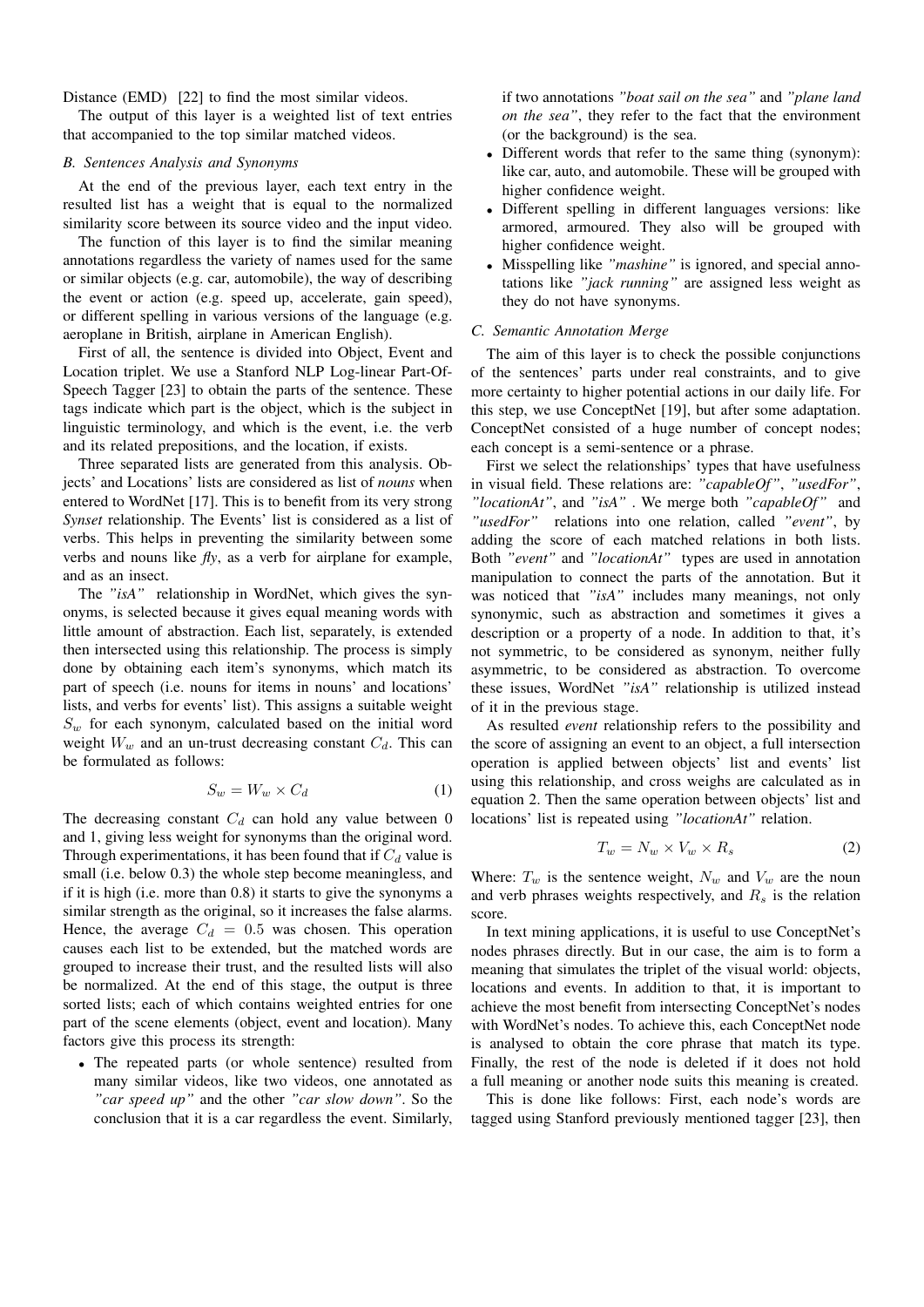non-useful parts of sentence in visual field are deleted. These parts vary from some prepositions and stop words to some common used adjectives and adverbs, which are included in a manual written table. For example, "fast" is visually a useful adjective because it holds a meaning related to motion, but "better" is not. Then a split operation is applied to divide some complex nodes into parts causing new relationships to be established as depicted in figures 3 and 4.



Fig. 3. Example of nodes analysis



Fig. 4. Example of nodes analysis

To achieve more effective comparing between analyzed nodes and resulted candidate annotations' parts, this comparing operation is performed on the stemming level. This is done by stemming all the words of each entry, i.e. obtain the root of the word, then sorting the resulted stemmed words alphabetically. This causes the nodes that contain the same words but in different format to be comparable. For example, both "a seasonally flower" and "flowers of seasons" becomes "flower season".

#### IV. EXPERIMENTS AND RESULTS EVALUATION

The experiments have been performed on videos from TRECVID 2005 BBC Rushes [7], which is a group of standard databases for information retrieval. This dataset contains 335 single-shot video clips containing various types of moving vehicles like cars, tanks, airplanes and boats. These challenging uncontrolled videos contain considerable range of variations like size, appearance and shapes, viewpoint and motion of object. Also all possibilities of unknown camera quality and motion, like moving and zooming, are exists. The framework currently operates on individual video shots, but it can easily be extended by plugging a shot boundary detection layer.

Figure 5 shows the average of Recall vs. Precision, identified in equations 3 and 4, for applying this framework to annotate all database videos. Each time, one video is taken as a test and all other files in the database are considered as the pre-annotated database. Similarity has been evaluated by comparing correct similar retrieved files to all similar files, and enhancement has been evaluated by comparing correctly retrieved annotations to all possible correct annotations for the input video.

$$
Recall = \frac{similar\_video \cap retrieved\_video}{similar\_video} \quad (3)
$$
\n
$$
Precision = \frac{similar\_video \cap retrieved\_video}{4}
$$

$$
ecision = \frac{364444 \cdot 364460 \cdot 11646 \cdot 66442 \cdot 64460}{retrieved\_video} \tag{4}
$$



Fig. 5. Recall vs. Precision for similarity against annotation analysis enhancement

Second experiment is performed to clarify the effectiveness of existence of the input file itself in the pre-annotated dataset. It is aimed to clarify the effective of improvement of similarity layer results on annotation processing layer results. The balanced average of F-measure, identified in equation 5, against the number of top ranked files retrieved is drawn in figure 6. In this experiment, the pre-annotated dataset consists of all the 335 database videos; and each time one of these videos is considered an input file, then the average over all is drawn.

$$
F = 2 \cdot (Precision \cdot Recall) / (Precision + Recall) \quad (5)
$$

The results show that an acceptable percentage of good results obtained by the similarity calculation layer will lead to more accurate and precise results by annotations' analysis and enhancement. In addition to that, better similarity results will lead to find the correct annotation ranked in the top of the list.

The other notice is that bad results in the similarity layer, when precision is below 0.35 in figure 5, causes the enhancement to be almost non-beneficial. This is mainly because this layer increases the trust of similar meanings and repeated annotations but weakens the not agreed annotations. However, it is worth mentioning that the aim of the framework is not to retrieve the whole corrected list of annotations, but to find few representative annotations for the input video. This is achieved even with lower values of recall if the precision is accepted. In other words, we will take the first annotations in the list as a description for the event regardless the rest of the list.